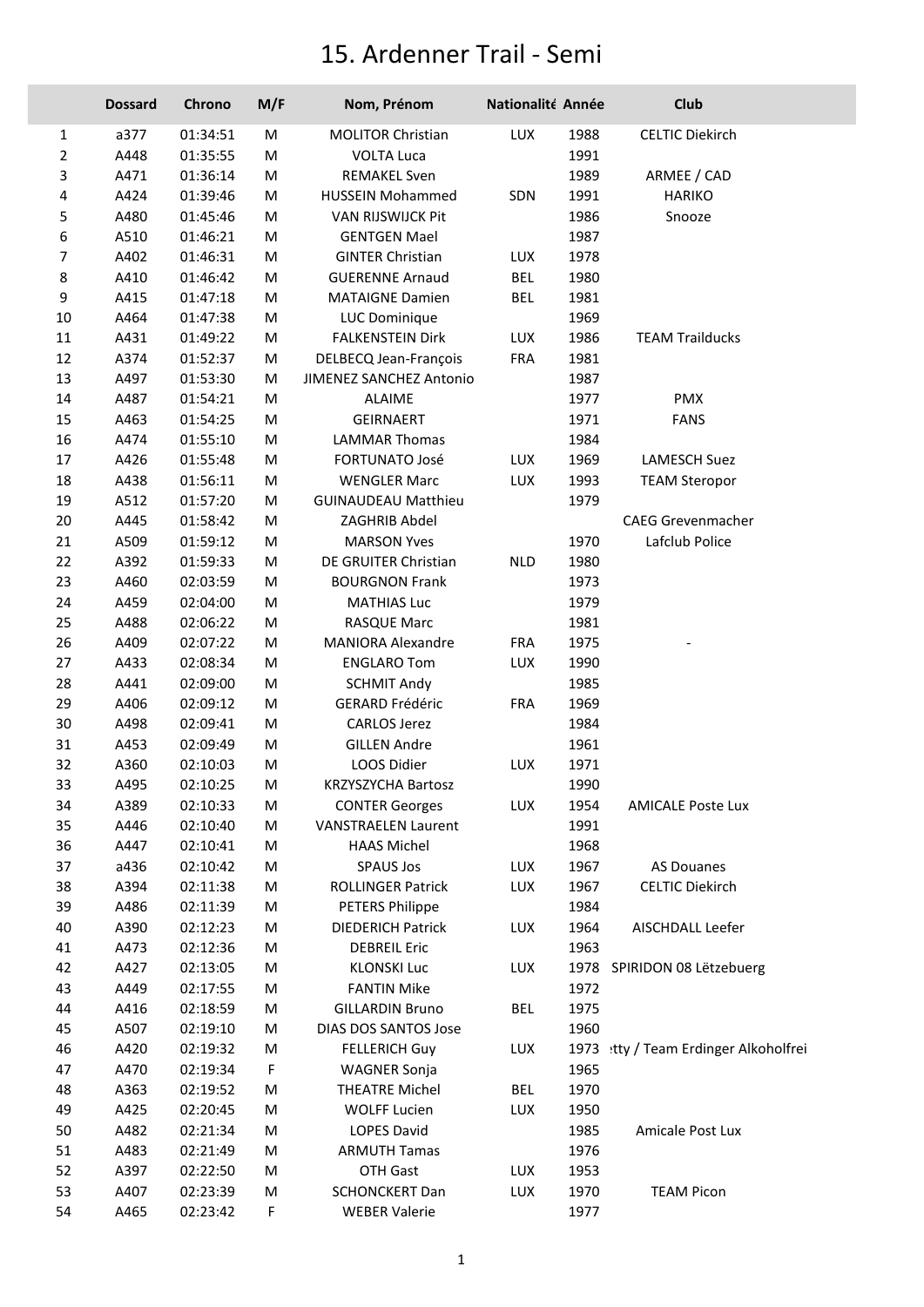## 15. Ardenner Trail - Semi

|     | <b>Dossard</b> | Chrono   | M/F         | Nom, Prénom                | Nationalité Année |      | Club                        |
|-----|----------------|----------|-------------|----------------------------|-------------------|------|-----------------------------|
| 55  | A481           | 02:24:10 | M           | <b>SANTOS Bruno</b>        |                   | 1983 |                             |
| 56  | A513           | 02:24:12 | M           | <b>LAMESCH Laurent</b>     |                   | 1971 |                             |
| 57  | A429           | 02:24:26 | М           | <b>BAULER Daniel</b>       | <b>LUX</b>        |      | 1975 MEMORAID Luc Courtois  |
| 58  | A477           | 02:24:50 | М           | <b>MICHELS Kim</b>         |                   | 1989 |                             |
| 59  | A430           | 02:25:04 | M           | <b>SIMON Steve</b>         | <b>BEL</b>        | 1980 |                             |
| 60  | A398           | 02:25:44 | М           | <b>WOLFF Romain</b>        | LUX               | 1951 | <b>CFL</b>                  |
| 61  | A491           | 02:26:08 | M           | <b>JOLY Patrick</b>        |                   | 1970 | Celtic Diekirch             |
| 62  | A489           | 02:26:13 | М           | DE RON Henry               |                   | 1982 |                             |
| 63  | A414           | 02:26:19 | M           | FASBENDER Christophe       | <b>BEL</b>        | 1977 |                             |
| 64  | A444           | 02:26:34 | $\mathsf F$ | <b>ANBOUMA Suzsanne</b>    |                   | 1989 |                             |
| 65  | A378           | 02:26:37 | M           | <b>REISCH Mathias</b>      | LUX               | 1955 | <b>NSL Strassen</b>         |
| 66  | A418           | 02:26:56 | М           | <b>MULLER Lex</b>          | LUX               | 1959 | <b>AMICALE Post</b>         |
| 67  | A383           | 02:27:04 | М           | <b>BERG Christian</b>      | LUX               | 1973 | <b>RBUAP</b>                |
| 68  | A391           | 02:27:28 | М           | <b>FILBIG Alain</b>        | <b>LUX</b>        | 1972 |                             |
| 69  | A451           | 02:27:34 | М           | <b>BERGHOUT Rutger</b>     |                   | 1987 |                             |
| 70  | A396           | 02:27:40 | М           | <b>ANDRESINI Albino</b>    | LUX               | 1971 | CAB                         |
| 71  | A478           | 02:27:41 | M           | <b>JACOBY Carlo</b>        |                   | 1960 |                             |
| 72  | A502           | 02:28:20 | M           | <b>BODEVIN Pit</b>         |                   | 1965 | Laf Club Police             |
| 73  | A472           | 02:29:05 | М           | <b>KUGENER Marc</b>        |                   | 1972 |                             |
| 74  | A412           | 02:29:09 | M           | <b>KREMER Alain</b>        | LUX               | 1980 | <b>PROVIDERS</b>            |
| 75  | A403           | 02:29:54 | F           | <b>HERBRAND Mireille</b>   | <b>BEL</b>        | 1974 | FATBETTY.RUN                |
| 76  | A386           | 02:29:55 | M           | <b>BARTHEL Joe</b>         | <b>LUX</b>        | 1969 |                             |
| 77  | A393           | 02:30:42 | M           | <b>LOSCH Pascal</b>        | LUX               | 1979 | RUNINMACK                   |
| 78  | A437           | 02:31:41 | F           | <b>WAGNER Claudine</b>     | LUX               | 1991 | <b>TEAM Steropor</b>        |
| 79  | A458           | 02:31:44 | М           | FEOLA Michele              |                   | 1965 |                             |
| 80  | A362           | 02:31:50 | М           | <b>THILL Joel</b>          | <b>LUX</b>        | 1968 | TRÄNTELER                   |
| 81  | A366           | 02:32:13 | $\mathsf F$ | <b>FOUARGE Myriam</b>      | <b>LUX</b>        | 1976 | <b>WEILER Tower Runners</b> |
| 82  | A375           | 02:32:16 | M           | <b>KIRCHEN Mil</b>         | LUX               | 1964 | <b>CELTIC Diekirch</b>      |
| 83  | A379           | 02:33:20 | M           | <b>SLEUTELS Tom</b>        | <b>NLD</b>        | 1979 |                             |
| 84  | A435           | 02:33:27 | М           | <b>ALUNNI Maurizio</b>     | <b>LUX</b>        | 1963 |                             |
| 85  | A508           | 02:35:17 | М           | <b>LEPAGE Joe</b>          |                   | 1979 |                             |
| 86  | A475           | 02:35:20 | M           | <b>DAMIT Marc</b>          |                   | 1969 | <b>CAPA Ettelbruck</b>      |
| 87  | A499           | 02:35:51 | М           | <b>BRICE Tokarz</b>        |                   | 1981 |                             |
| 88  | A359           | 02:36:09 | Μ           | <b>MOLTER Roland</b>       | LUX               | 1970 | <b>TRILUX</b>               |
| 89  | A452           | 02:36:28 | М           | <b>ANDRADE Carlos</b>      |                   | 1968 | <b>NSL</b>                  |
| 90  | A371           | 02:36:47 | M           | MENGUELTI Alban            | <b>FRA</b>        | 1979 |                             |
| 91  | A373           | 02:36:49 | F           | D'HONDT Julie              | <b>FRA</b>        | 1986 |                             |
| 92  | A370           | 02:38:15 | F           | <b>FAUTSCH Mandy</b>       | LUX               | 1992 | <b>AS Douanes</b>           |
| 93  | A505           | 02:38:36 | F           | <b>KINTZLE Maryse</b>      |                   | 1980 |                             |
| 94  | A466           | 02:38:52 | Μ           | <b>ORTIZ Victor</b>        |                   | 1973 |                             |
| 95  | A492           | 02:39:40 | F.          | JI SHIYA                   |                   | 1980 | <b>Outdoor Bones</b>        |
| 96  | A493           | 02:39:42 | м           | <b>DOLATSHAH Amir</b>      |                   | 1976 | <b>Outdoor Bones</b>        |
| 97  | A408           | 02:40:13 | Μ           | <b>DUARTE Nuno</b>         | LUX               | 1981 |                             |
| 98  | A423           | 02:40:13 | Μ           | QUARESMA Miguel            | <b>PRT</b>        | 1976 |                             |
| 99  | A413           | 02:40:34 | F           | PICCO Paxi                 | <b>LUX</b>        | 1981 |                             |
| 100 | A365           | 02:40:34 | Μ           | <b>BEN KHEDHER Mohamed</b> | LUX               | 1958 | NSL- Spiridon 08 Lux        |
| 101 | A432           | 02:40:49 | м           | VANDENBUSSCHE Wim          | <b>BEL</b>        | 1969 |                             |
| 102 | A454           | 02:40:51 | M           | <b>WIRTZ Gilbert</b>       |                   | 1956 |                             |
| 103 | A400           | 02:41:19 | М           | DA SILVA Johnny            | LUX               | 1984 | SCHRËTT Fir Schrëtt         |
| 104 | A450           | 02:41:49 | м           | <b>DUCHSCHERER Jerome</b>  |                   | 1973 | <b>FATBETTYRUN</b>          |
| 105 | A457           | 02:41:50 | Μ           | <b>BETTENDORF Nico</b>     |                   | 1970 | LG Langsur                  |
| 106 | A439           | 02:42:14 | Μ           | <b>RESSLINGER Jules</b>    | LUX               | 1991 |                             |
| 107 | A467           | 02:43:23 | F           | <b>MODERT Liette</b>       |                   | 1958 |                             |
| 108 | A428           | 02:44:20 | Μ           | <b>KABOTH Gilles</b>       | LUX               | 1985 |                             |